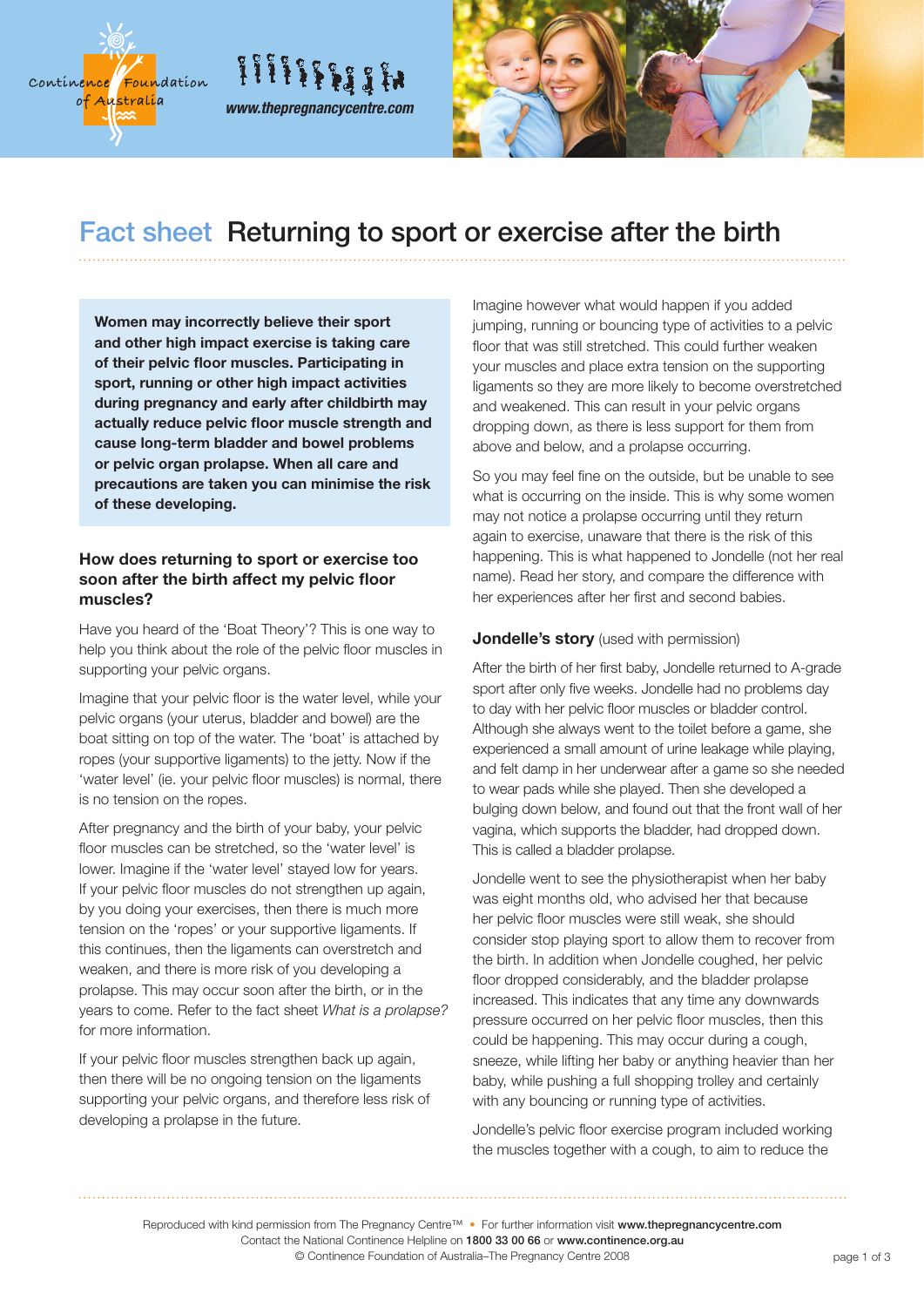# Fact sheet Returning to sport or exercise after the birth

amount of every day pressure on the pelvic floor muscles, otherwise the prolapse would just continue to worsen over time. This took a lot of concentration, and she needed to work with the physiotherapist to learn to do this correctly.

Jondelle also needed to work on her pelvic floor muscles with exercises to strengthen them. She had not done her exercises regularly during her pregnancy, not realising that the weakening of the muscles would affect her this way after the birth. Even when she returned to try sport again after her baby was 15 months old, she still experienced some leakage and felt heavy after the game in the pelvic floor area. The effects of early return to sport can sometimes be long lasting. Jondelle needed to put a lot of work into getting her pelvic floor muscles strong again. The prolapse reduced as she did her exercises and she took care with her daily and sporting activities.

During Jondelle's second pregnancy she did her pelvic floor muscle exercises diligently. She went back to the gym after three weeks, but did not return to sport or running. She had been focusing on using her pelvic floor muscles during the day, and also on bracing her abdominal muscles. This time she experienced no urine leakage and had not noticed a bulge in the vaginal area.

When her second baby was seven months old, Jondelle saw her physiotherapist for another check. Her pelvic floor muscles were still continuing to improve, and there was only a small drop of her vaginal wall when she did cough. This was much less severe than after her previous pregnancy.

Being far more aware this time around, and taking more care of her pelvic floor muscles during pregnancy, means that Jondelle didn't experience the urine leakage and prolapse like she did after her first pregnancy. Although she needed to find an alternative form of exercise (ie. working out at the gym instead of playing sport) straight away, she was glad that she made this decision. She will now have a stronger pelvic floor for years to come, after taking the time to work her pelvic floor before and after the birth.

### **Can exercising too soon after the birth cause back pain?**

After the birth of your baby, no matter how fit or toned you are, it takes a minimum of eight weeks before your stomach muscles are toned enough to support your lower back and pelvis. This means that if you go back too soon to running, sport or higher impact exercise then there is a



lot more movement in your lower back than there should be. There is no way that your abdominal muscles can go from being really stretched during pregnancy (think of how long they are at the end of your pregnancy), to being shortened and firm enough to provide good support for your back and pelvis.

If you watch people walking or running, you will notice that some people's backs don't move a lot at all, whereas in others their back and pelvis really wobbles from side to side. This can be the case in those first few months after the birth, where your spine is not as stable as it usually is. If you add impact or running type of activities to this, then there is a lot more strain going through your spine and pelvis than there should be. Combine this with the effects of the hormone relaxin affecting the ligaments in your body for up to 3–4 months after the birth, and there is more chance that could injure your back.

Post natal abdominal muscle bracing and steady progression of abdominal and pelvic floor muscle exercises are important, to improve the strength and tone in your lower abdominal muscles. This will then give support to your lower back and pelvis while you exercise. See the fact sheet *Pregnancy and post natal abdominal muscle bracing.*

When you return to sport, even if you do wait until 3-4 months, if you find that your lower back is still not strong or if back ache or pain occurs, you may need to drop back your level of intensity or involvement. You will need to focus further on your postnatal abdominal muscle exercises. When you have a new baby to look after, your back also needs to be strong, both now and for the future. You are doing more activities which can potentially place strain on your back, so your back is more vulnerable. For this added reason, continue to work on your postnatal abdominal muscle exercises even if you do not plan to go back to higher impact exercise right now or at all.

When you consider that waiting a few more weeks or months could save you from having problems in the future, it is worth the wait.

To get the correct advice it is important that the health or fitness professional that you ask has an interest and experience in postnatal exercise.

Reproduced with kind permission from The Pregnancy Centre™ • For further information visit www.thepregnancycentre.com Contact the National Continence Helpline on 1800 33 00 66 or www.continence.org.au

© Continence Foundation of Australia–The Pregnancy Centre 2008 **page 2 of 3** page 2 of 3